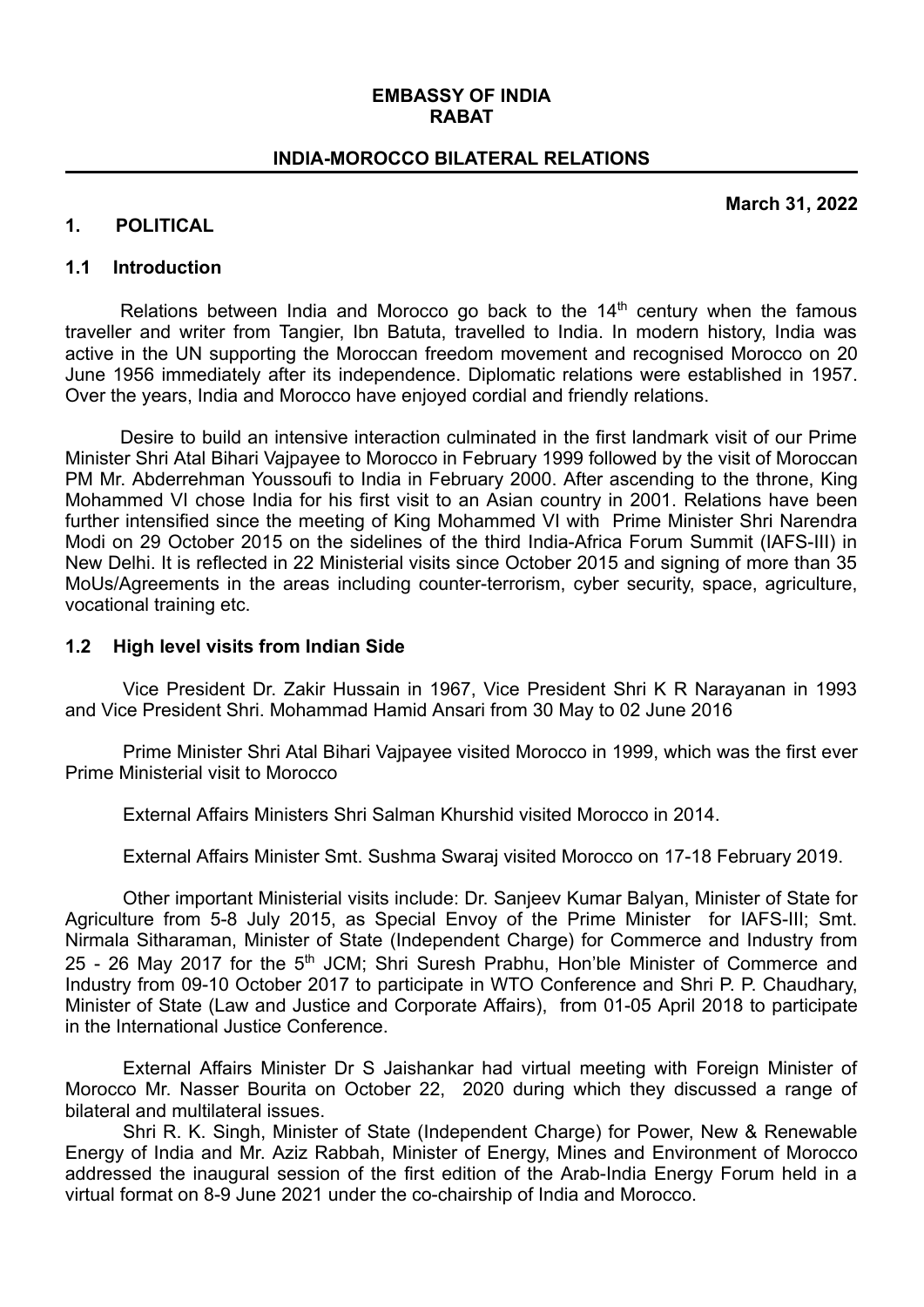Shri Mansukh Mandaviya, Minister of State for Chemical and Fertilizers of India had a virtual meeting with Mr.Aziz Rabbah*.* Minister of Energy, Mines and Environment of Morocco on July 19, 2021 to discuss bilateral issues of mutual interest.

Prof. Khalid Ait Taleb, Minister of Health of Morocco, participated virtually in the UBUNTU International Yoga Conference organized by ICCR and Ministry of AYUSH on the occasion of the Seventh International Day of Yoga on 21-22 June, 2021.

### **1.3 High level visits from Moroccan Side**

King Mohammed VI paid official visits to India in 2001 and again in 2015 to participate in the India Africa Forum Summit-III. King Mohammed VI as Crown Prince in 1983 visited India for NAM Conference.

Prime Ministerial visits from Morocco include: Mr. Abderrehman Youssoufi in 2000; Mr. Driss Jettou in 2004.

Other important Ministerial visits include: Dr. Abdelkader Amara, Minister of Energy, Mining, Water & Environment from 20-21 January 2016; Mr. Mohamed Najib Boulif, Minister Delegate incharge of Transport, from 14-16 April 2016; Mr. Noureddine Boutayeb, Minister delegate to Ministry of Interior from 29 October to 06 November 2017; Dr. Abdelkader Amara, Minister of Equipment, Transport, Logistics and Water from 15-21 December 2017; Dr. Jamila El Mossalli, Secretary of State to Minister for Tourism, Air Transport, Handicraft and Social Economy from 02-18 February 2018; Ms. Rakiya Eddarhem, Secretary of State in charge of Foreign Trade, Ministry of Industry, Investment, Trade and Digital Economy from 24-26 February 2018; Mr. Aziz Rabbah, Minister of Energy, Mines and Sustainable Development from 10-12 April 2018; Mr. Mohammed Sajid, Minister of Tourism, Air Transport, Handicrafts and Social Economy, from 16-19 September 2018; Mr. AbdeltifLoudyi, Minister Delegate to the Head of Government in charge of the National Defence Administration from 24-26 September 2018; Mr. Mohamed Auajjar, Minister of Justice from 11-18 November 2018; Prof. Anass Doukkali, Minister of Health from 10-13 December 2018; Mrs. Rakiya Eddarhem, Secretary of State in charge of Foreign Trade, Ministry of Industry, Investment, Trade and Digital Economy from 14- 20 January 2019; Mr. Khalid Samadi, Secretary of State for Higher Education and Scientific Research from 18-22 January 2019; Mr. Moulay Hafid Elalamy, Minister of Industry, Investment, Trade and Digital Economy from 17-19 March 2019 and Mr. Mohamed Rehrass, Secretary of State for Vocational Training from 20-25 May 2019. Mr. Mehdi Abdelkrim, MP and Chairman of India-Morocco Parliamentary Friendship Group in Moroccan Upper House and Dr. Abdellatif Assarajm, MP from 14-16 January 2020 visited India.

### **1.3 Institutional Mechanisms**

(i) **Joint Commission Meetings:** On 20 March 2019, the VI India Morocco Joint Commission Meeting (JCM) was held in New Delhi under the co-chairmanship of Shri Suresh Prabhu, Minister of Commerce.

(ii) **Foreign Office Consultations:** The IV India-Morocco Foreign Office Consultations (FOCs) was held in New Delhi on 24-25 April 2017 under the co-chairmanship of Secretary (ER), Ministry of External Affairs and Secretary General, Ministry of Foreign Affairs and International Cooperation

## **2. ECONOMIC & COMMERCIAL**

**2.1 Introduction :** For long, India has been one of the major markets for Moroccan phosphates and its derivatives. India's export basket to Morocco has also grown significantly in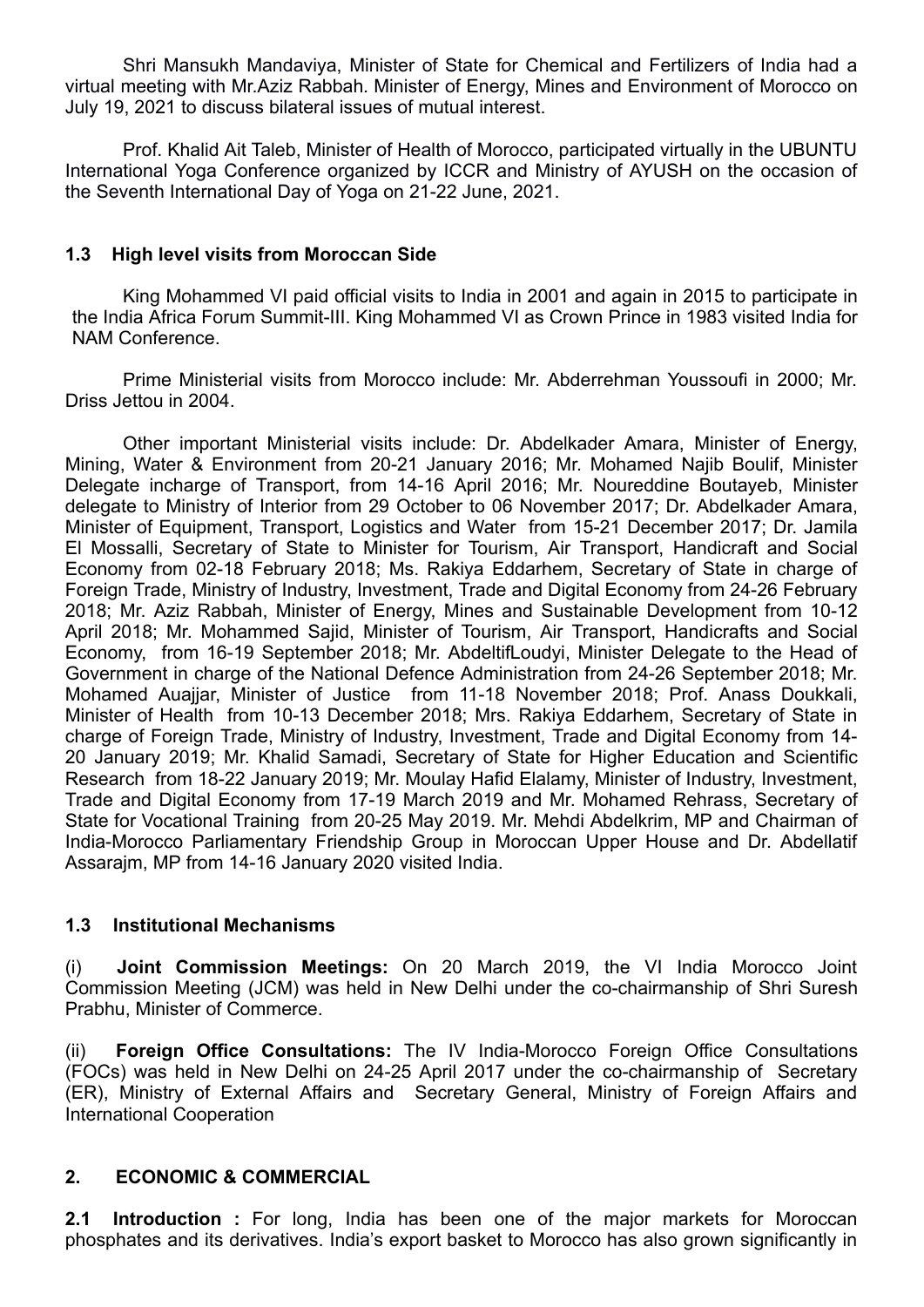recent years. The main items of India's exports to Morocco are cotton yarn, synthetic fibre, chemicals, manufactured metals, machinery and instrument, transport equipment, pharmaceuticals, automotive parts and spices. Main items of Moroccan export to India are phosphoric acid, phosphate, metallic ores and metal spray and inorganic chemicals.

|                          | 2017-18 | 2018-19 | 2019-20 | 2020-21 | 2021-22<br>(Apr - Jan) |
|--------------------------|---------|---------|---------|---------|------------------------|
| India's<br><b>Export</b> | 432.32  | 680.06  | 799.45  | 507.62  | 685.08                 |
| India's<br><b>Import</b> | 779.63  | 1326.69 | 952.54  | 1436.82 | 1828.09                |
| Total                    | 1211.95 | 2006.76 | 1751.99 | 1944.44 | 2513.17                |

## (ii) **Bilateral trade between India and Morocco** (in million US\$):

*(Source : Ministry of Commerce & Industry, Government of India)*

(iii) A number of Indian companies have presence in Morocco like IMACID (a Birla-Tata joint Venture with OCP-Office Cherifien de Phosphates, Morocco), Sunpharma, CIPLA, Varun Beverages (PEPSI), Tata Motors, Sterling and Wilson, Larsen and Toubro, Sumilon, Furnace Fabrica, Satguru Travels, Gujarat Fluorochemicals Ltd. (GFL), Indore (Optic Fibre), Tejas Network. Varroc Lighting Systems India Pvt. Ltd., Motherson Sumi and the Oberoi Hotel Group. Mahindra & Mahindra, Ashok Leyland, Shakti Pump, Fieldking, Kirloskar etc are present through their local representatives in Morocco. Several heavy equipment companies like Bharat Forge, KEC also have presence in the local market. Tata Motors and Mahindra are slowly getting acceptance in the local automobile market. Samta Group is the latest entrant in the mining sector.

**2.2 Centre for Excellence in Information Technology:** Centre of Excellence in Information Technology has been set up in Technopark, Casablanca under IAFS-II development programme. CEIT has imparted training to 675 Moroccan students/professionals till date. As per the MoU, the CEIT was handed over to the Moroccan side in January 2020.

**2.3 Agriculture Work Plan:** The Work Plan for 2018-2020 between Indian Council of Agricultural Research, India and Ministry of Agriculture, Marine Fisheries, Rural Development and Water and Forests of Government of Morocco under the MoU on Cooperation in the field of Agricultural Research and Education on Agricultural Cooperation was signed on 04 May 2018. Scientists from India and Morocco have visited each other's countries under the work plan.

## **3. CULTURAL RELATIONS**

## **3.1 Introduction**

There is an abiding interest in Morocco for Indian art and culture. Hindi films are very popular in Morocco and Moroccan TV regularly telecasts Indian feature film every week. A **Cultural Exchange Programme** (CEP) between India and Morocco for the years 2016-19 was signed on 31 May 2016. In the last few years, artists representing the diverse facets of Indian classical music and dance have visited Morocco under the Cultural Exchange Programme. Conversely, Moroccan calligraphy artists went to New Delhi, Jaipur and Bhopal to exhibit Moroccan calligraphy, renowned Moroccan singer Mr. Aziz Ozouss and his group represented Morocco in the 8<sup>th</sup> International Jazz Festival in New Delhi and 8 member cultural troupe 'Abidat Rma' participated in the 6<sup>th</sup> International Folk Music and Dance Competition in New Delhi from 01-08 December 2019. **ICCR Chairs on Hindi Language and Indian Studies in History** have been established at Mohamed V University in Rabat, following signing of MoUs between Indian Council for Cultural Relations and Mohammed V University, Rabat, on 27 February 2017.